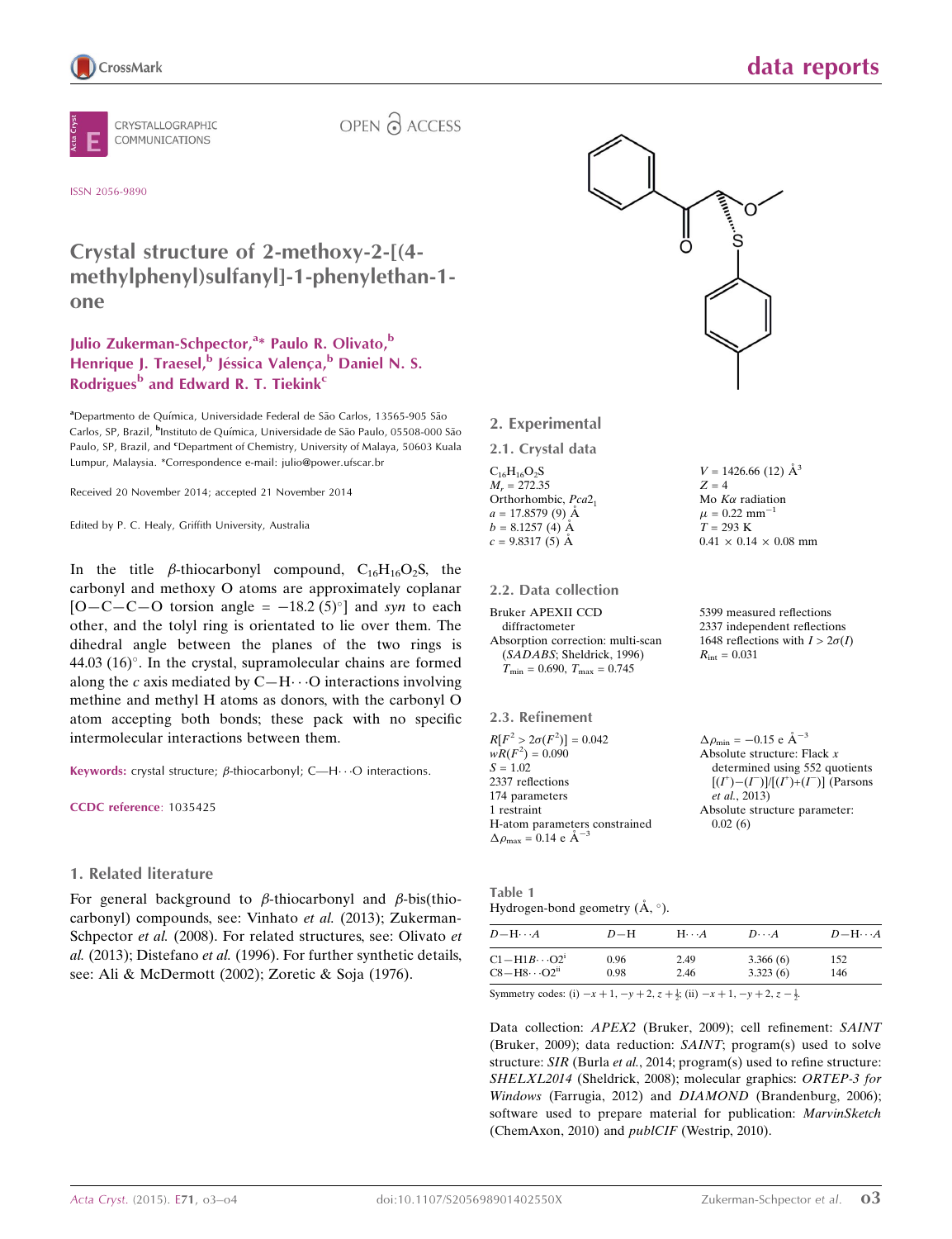#### Acknowledgements

We thank Professor Regina H. A. Santos from IQSC–USP for the X-ray data collection. The Brazilian agencies CNPq (305626/2013-2 to JZS; 301180/2013-0 to PRO) and FAPESP are acknowledged for financial support.

Supporting information for this paper is available from the IUCr electronic archives (Reference: HG5421).

#### References

[Ali, M. H. & McDermott, M. \(2002\).](https://scripts.iucr.org/cgi-bin/cr.cgi?rm=pdfbb&cnor=hg5421&bbid=BB1) Tetrahedron Lett. 43, 6271–6273. Brandenburg, K. (2006). DIAMOND[. Crystal Impact GbR, Bonn, Germany.](https://scripts.iucr.org/cgi-bin/cr.cgi?rm=pdfbb&cnor=hg5421&bbid=BB2)

- Bruker (2009). APEX2 and SAINT[. Bruker AXS Inc., Madison, Wisconsin,](https://scripts.iucr.org/cgi-bin/cr.cgi?rm=pdfbb&cnor=hg5421&bbid=BB4) [USA.](https://scripts.iucr.org/cgi-bin/cr.cgi?rm=pdfbb&cnor=hg5421&bbid=BB4)
- [Burla, M. C., Caliandro, R., Carrozzini, B., Cascarano, G. L., Giacovazzo, C.,](https://scripts.iucr.org/cgi-bin/cr.cgi?rm=pdfbb&cnor=hg5421&bbid=BB4) [Mallamo, M., Mazzone, A. & Polidori, G. \(2014\). In preparation.](https://scripts.iucr.org/cgi-bin/cr.cgi?rm=pdfbb&cnor=hg5421&bbid=BB4) ChemAxon (2010). Marvinsketch[. http://www.chemaxon.com.](https://scripts.iucr.org/cgi-bin/cr.cgi?rm=pdfbb&cnor=hg5421&bbid=BB5)
- [Distefano, G., Dal Colle, M., De Palo, M., Jones, D., Bombieri, G., Del Pra, A.,](https://scripts.iucr.org/cgi-bin/cr.cgi?rm=pdfbb&cnor=hg5421&bbid=BB6) [Olivato, P. R. & Mondino, M. \(1996\).](https://scripts.iucr.org/cgi-bin/cr.cgi?rm=pdfbb&cnor=hg5421&bbid=BB6) J. Chem. Soc. Perkin Trans. 2, pp. [1661–1669.](https://scripts.iucr.org/cgi-bin/cr.cgi?rm=pdfbb&cnor=hg5421&bbid=BB6)
- [Farrugia, L. J. \(2012\).](https://scripts.iucr.org/cgi-bin/cr.cgi?rm=pdfbb&cnor=hg5421&bbid=BB7) J. Appl. Cryst. 45, 849–854.
- [Olivato, P. R., Cerqueira, C. Jr, Contieri, B., Santos, J. M. M. & Zukerman-](https://scripts.iucr.org/cgi-bin/cr.cgi?rm=pdfbb&cnor=hg5421&bbid=BB8)[Schpector, J. \(2013\).](https://scripts.iucr.org/cgi-bin/cr.cgi?rm=pdfbb&cnor=hg5421&bbid=BB8) J. Sulfur Chem. 34, 617–626.
- [Parsons, S., Flack, H. D. & Wagner, T. \(2013\).](https://scripts.iucr.org/cgi-bin/cr.cgi?rm=pdfbb&cnor=hg5421&bbid=BB9) Acta Cryst. B69, 249–259.
- Sheldrick, G. M. (1996). SADABS. University of Göttingen, Germany.
- [Sheldrick, G. M. \(2008\).](https://scripts.iucr.org/cgi-bin/cr.cgi?rm=pdfbb&cnor=hg5421&bbid=BB11) Acta Cryst. A64, 112–122.
- [Vinhato, E., Olivato, P. R., Zukerman-Schpector, J. & Dal Colle, M. \(2013\).](https://scripts.iucr.org/cgi-bin/cr.cgi?rm=pdfbb&cnor=hg5421&bbid=BB12) [Spectrochim. Acta Part A](https://scripts.iucr.org/cgi-bin/cr.cgi?rm=pdfbb&cnor=hg5421&bbid=BB12), 115, 738–746.
- [Westrip, S. P. \(2010\).](https://scripts.iucr.org/cgi-bin/cr.cgi?rm=pdfbb&cnor=hg5421&bbid=BB13) J. Appl. Cryst. 43, 920–925.
- [Zoretic, P. A. & Soja, P. \(1976\).](https://scripts.iucr.org/cgi-bin/cr.cgi?rm=pdfbb&cnor=hg5421&bbid=BB14) J. Org. Chem. 41, 3587–3589.
- [Zukerman-Schpector, J., Olivato, P. R., Cerqueira, C. R. Jr, Vinhato, E. &](https://scripts.iucr.org/cgi-bin/cr.cgi?rm=pdfbb&cnor=hg5421&bbid=BB15) [Tiekink, E. R. T. \(2008\).](https://scripts.iucr.org/cgi-bin/cr.cgi?rm=pdfbb&cnor=hg5421&bbid=BB15) Acta Cryst. E64, o835–o836.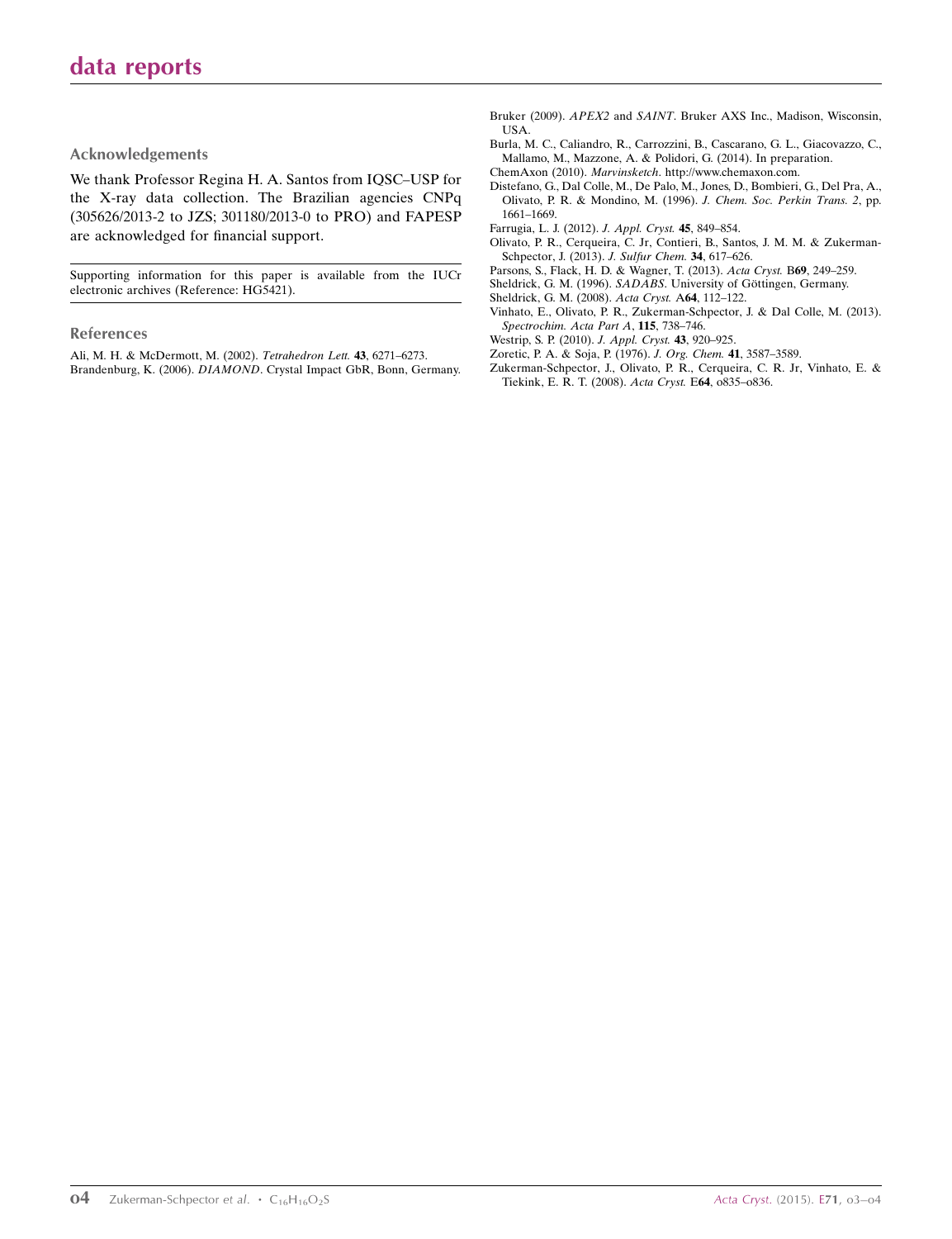# **supporting information**

*Acta Cryst.* (2015). E**71**, o3–o4 [https://doi.org/10.1107/S205698901402550X]

**Crystal structure of 2-methoxy-2-[(4-methylphenyl)sulfanyl]-1-phenylethan-1 one**

# **Julio Zukerman-Schpector, Paulo R. Olivato, Henrique J. Traesel, Jéssica Valença, Daniel N. S. Rodrigues and Edward R. T. Tiekink**

## **S1. Introduction**

As part of our on-going research on the conformational and electronic interactions of some *β*-thio-carbonyl and *β*-bisthio-carbonyl compounds, e.g. N,N-diethyl-2-[(4-substituted) phenylthio]acetamides, 1-methyl-3-phenylsulfonyl-2 piperidone, 3,3-bis[(4-substituted)phenylsulfanyl]-1-methyl-2-piperidones, 2-alkylthio-2-alkylsulfinyl-acetophenones, 2 alkylthio-2-phenylsulfonyl-acetophenones and 2-alkylsulfinyl-2-alkylsulfonyl-acetophenones, utilizing spectroscopic , theoretical and X-ray diffraction methods (Vinhato *et al.*, 2013; Zukerman-Schpector *et al.*, 2008; Olivato *et al.*, 2013; Distefano *et al.*, 1996) the title compound was synthesized and its crystal structure determined.

### **S2. Experimental**

## **S2.1. Synthesis and crystallization**

4-Methylthiopenol (5.0 g, 40 mmol) was reacted with bromine (1.1 ml, 20 mmol) in dichloromethane (250 mL) on hydrated silica gel support (25 g of  $SiO_2$  and 12 mL of water) to give 4-methylphenyl disulfide (4.1 g, yield = 83%). A white solid was obtained after filtration and evaporation without further purification (Ali & McDermott, 2002). A solution of 2-methoxy acetophenone (0.4 mL, 2.76 mmol, Sigma-Aldrich) in THF (10 ml) was added drop wise to a cooled (195 K) solution of diisopropylamine (0.42 ml, 3.04 mmol) and butyllithium (2.0 ml, 2.76 mmol) in THF (10 ml). After 30 minutes, a solution of 4-methylphenyl disulfide (0.748 g, 3.04 mmol) with hexamethylphosphoramide (HMPA)  $(0.5 \text{ ml}, 2.76 \text{ mmol})$  dissolved in THF  $(10 \text{ ml})$  was added drop wise to the enolate solution (Zoretic & Soja, 1976). After stirring for 3 h, water (50 ml) was added at room temperature and extraction with diethyl ether was performed. The organic layer was then treated with a saturated solution of ammonium chloride until neutral pH and dried over anhydrous magnesium sulfate. A brown oil was obtained after evaporation of the solvent. Purification through flash chromatography with n-hexane was used to remove the non-polar reactant (disulfide) then acetone to give a mixture of both acetophenones (product and reactant). Crystallization was performed by vapour diffusion of n-hexane into a chloroform solution held at 283 K to give pure product  $(0.3 \text{ g}, \text{yield} = 40\%)$ . Suitable crystals for X-ray diffraction were obtained by same pathway; m.p. 359.3–359.8 K.

1 H NMR (CDCl3, 500 MHz, ppm): *δ* 2.33 (s, 3*H*), 3.67 (s, 3*H*), 5.81 (s, 1*H*), 7.08–7.10 (m ,2*H*), 7.23-7.25 (m, 2*H*), 7.43–7.46(m, 2*H*),7.56–7.59 (m, 1*H*), 7.95–7.96 (m, 2*H*). HRMS: calcd. for C16H16O2S [M + H]+ 272.0871; found: 272.0864.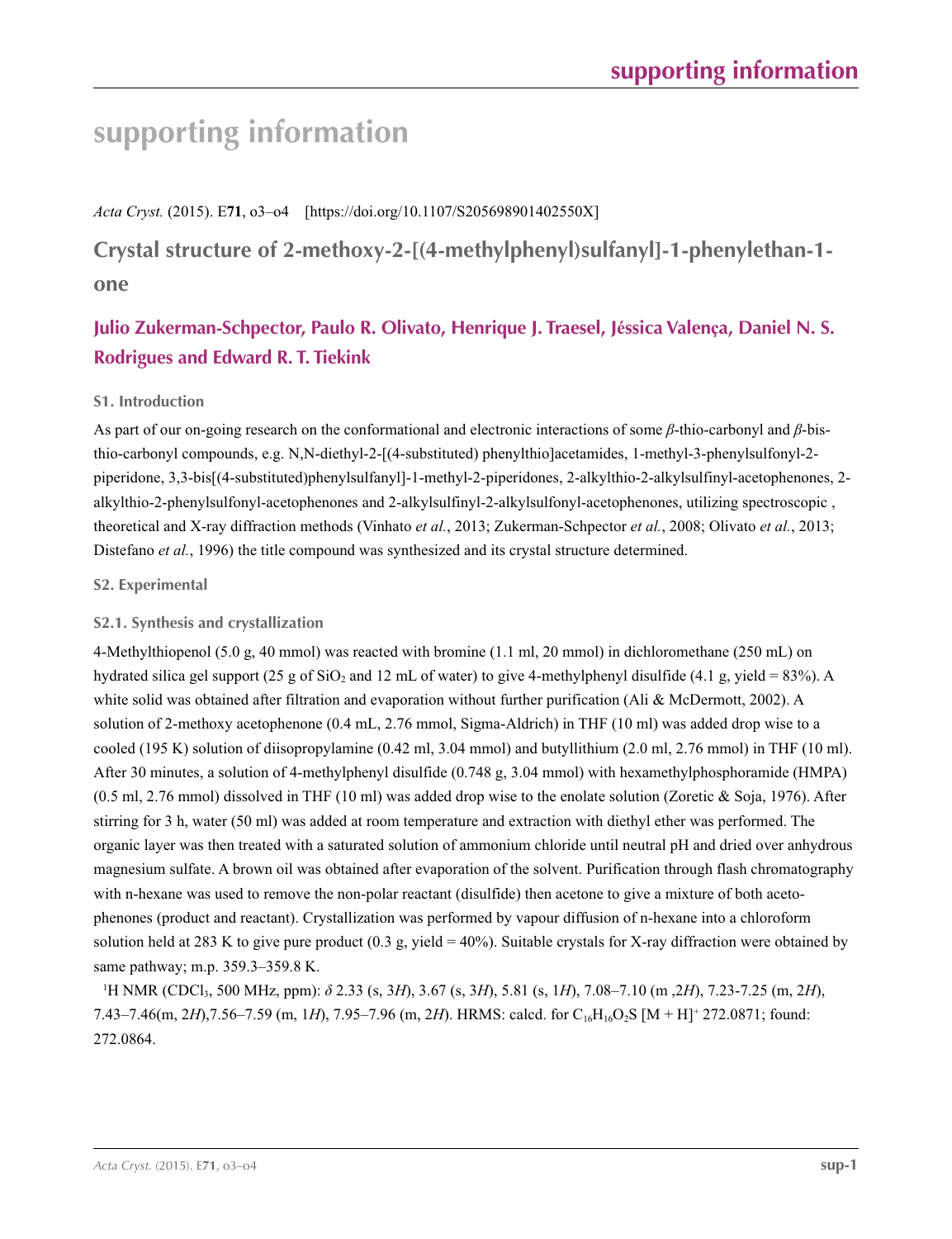### **S2.2. Refinement**

Carbon-bound H-atoms were placed in calculated positions  $(C-H = 0.93$  to 0.98 Å) and were included in the refinement in the riding model approximation, with  $U_{iso}(H) = 1.2-1.5U_{eq}(C)$ .



#### **Figure 1**

The molecular structure of the title compound showing the atom-labelling scheme and displacement ellipsoids at the 35% probability level.



## **Figure 2**

A view of the supramolecular chain along the *c* axis mediated by C—H···O interactions (bluee dashed lines).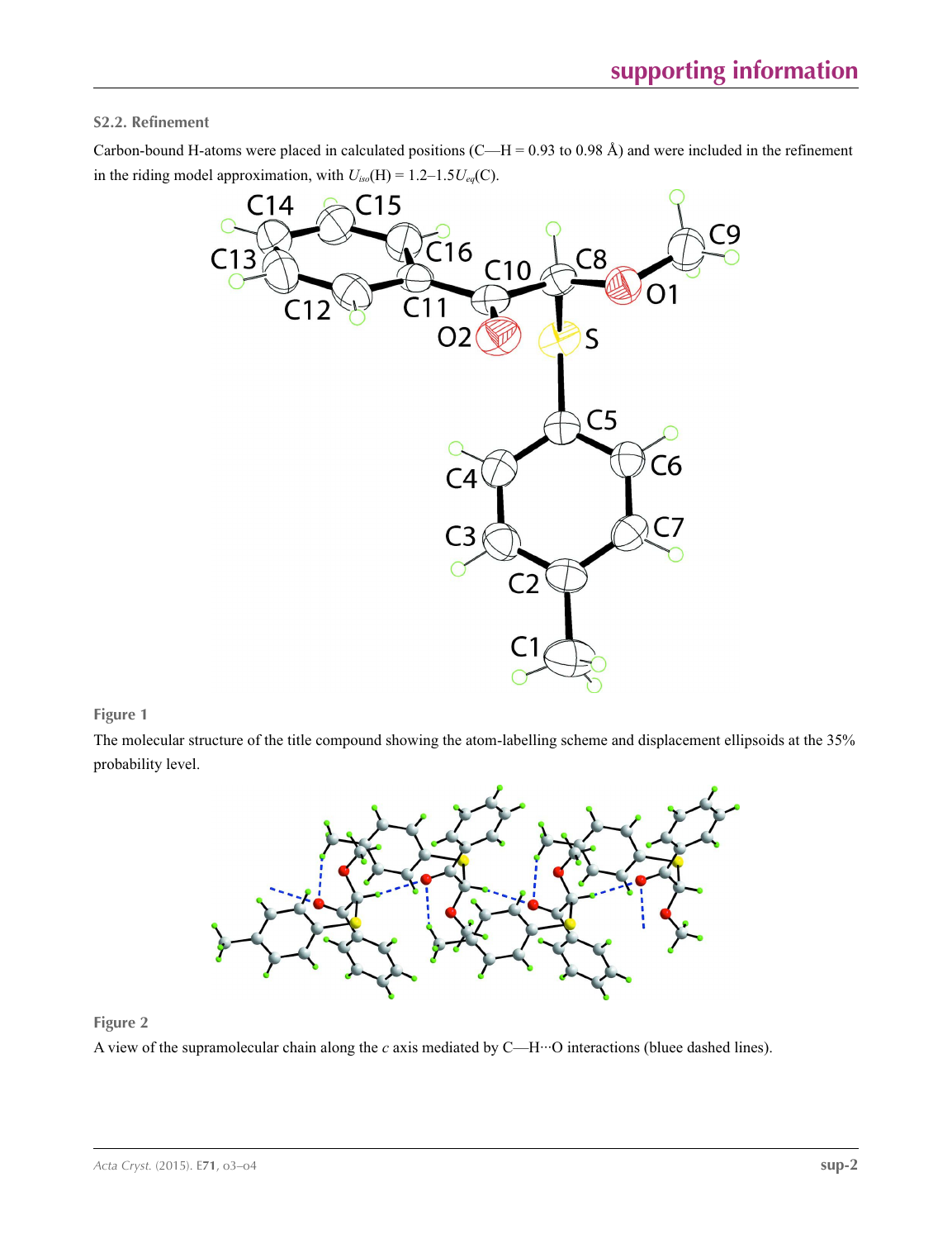

**Figure 3**

A view in projection down the *c* axis of the unit-cell contents. The C—H···O interactions are shown as blue dashed lines.

**(I)** 

*Crystal data*

 $C_{16}H_{16}O_2S$  $M_r = 272.35$ Orthorhombic, *Pca*21  $a = 17.8579(9)$  Å  $b = 8.1257(4)$  Å  $c = 9.8317(5)$  Å  $V = 1426.66(12)$  Å<sup>3</sup>  $Z = 4$  $F(000) = 576$ *Data collection* Bruker APEXII CCD diffractometer *φ* and *ω* scans Absorption correction: multi-scan (*SADABS*; Sheldrick, 1996)  $T_{\text{min}} = 0.690, T_{\text{max}} = 0.745$ 5399 measured reflections

#### *Refinement*

Refinement on *F*<sup>2</sup> Least-squares matrix: full *R*[ $F^2 > 2\sigma(F^2)$ ] = 0.042  $wR(F^2) = 0.090$  $S = 1.02$ 2337 reflections 174 parameters 1 restraint Primary atom site location: structure-invariant direct methods

 $D_x = 1.268$  Mg m<sup>-3</sup> Mo *Kα* radiation, *λ* = 0.71073 Å Cell parameters from 1023 reflections  $\theta$  = 3.1–18.7°  $\mu = 0.22$  mm<sup>-1</sup>  $T = 293 \text{ K}$ Irregular, colourless  $0.41 \times 0.14 \times 0.08$  mm

2337 independent reflections 1648 reflections with  $I > 2\sigma(I)$  $R_{\text{int}} = 0.031$  $\theta_{\text{max}} = 25.4^{\circ}, \theta_{\text{min}} = 2.8^{\circ}$  $h = -21 \rightarrow 21$  $k = -9 \rightarrow 9$  $l = -10 \rightarrow 11$ 

Hydrogen site location: inferred from neighbouring sites H-atom parameters constrained  $w = 1/[\sigma^2 (F_o^2) + (0.0294P)^2 + 0.2164P]$ where  $P = (F_o^2 + 2F_c^2)/3$  $(\Delta/\sigma)_{\text{max}}$  < 0.001  $Δρ<sub>max</sub> = 0.14 e Å<sup>-3</sup>$  $\Delta \rho_{\rm min} = -0.15$  e Å<sup>-3</sup>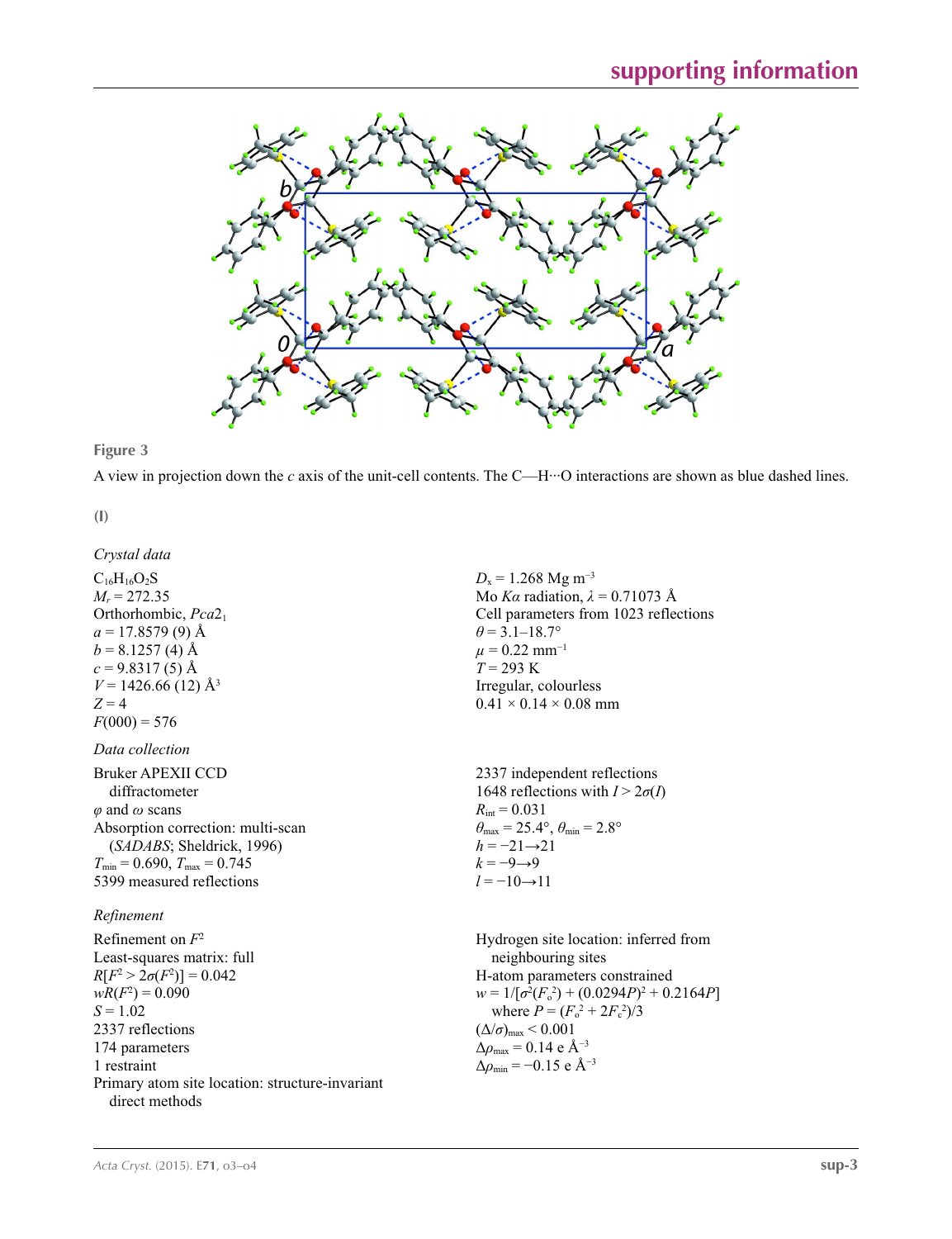Absolute structure: Flack *x* determined using 552 quotients  $[(I^+)- (I^+)]/[(I^+)+ (I^+)]$  (Parsons *et al.*, 2013) Absolute structure parameter: 0.02 (6)

#### *Special details*

**Geometry**. All e.s.d.'s (except the e.s.d. in the dihedral angle between two l.s. planes) are estimated using the full covariance matrix. The cell e.s.d.'s are taken into account individually in the estimation of e.s.d.'s in distances, angles and torsion angles; correlations between e.s.d.'s in cell parameters are only used when they are defined by crystal symmetry. An approximate (isotropic) treatment of cell e.s.d.'s is used for estimating e.s.d.'s involving l.s. planes.

*Fractional atomic coordinates and isotropic or equivalent isotropic displacement parameters (Å<sup>2</sup>)* 

|                  | $\boldsymbol{\chi}$ | $\mathcal{Y}$ | $\boldsymbol{Z}$ | $U_{\text{iso}}$ */ $U_{\text{eq}}$ |
|------------------|---------------------|---------------|------------------|-------------------------------------|
| C1               | 0.3662(3)           | 0.6856(7)     | 1.3764(5)        | 0.0916(18)                          |
| H <sub>1</sub> A | 0.3249              | 0.7532        | 1.4046           | $0.137*$                            |
| H1B              | 0.4106              | 0.7185        | 1.4243           | $0.137*$                            |
| H <sub>1</sub> C | 0.3553              | 0.5725        | 1.3964           | $0.137*$                            |
| C2               | 0.3784(3)           | 0.7055(6)     | 1.2258(5)        | 0.0642(13)                          |
| C <sub>3</sub>   | 0.3285(3)           | 0.7876(6)     | 1.1440(6)        | 0.0737(14)                          |
| H <sub>3</sub>   | 0.2850              | 0.8300        | 1.1823           | $0.088*$                            |
| C4               | 0.3411(3)           | 0.8094(6)     | 1.0061(5)        | 0.0683(13)                          |
| H4               | 0.3066              | 0.8670        | 0.9537           | $0.082*$                            |
| C <sub>5</sub>   | 0.4049(2)           | 0.7455(5)     | 0.9462(5)        | 0.0564(11)                          |
| C6               | 0.4553(2)           | 0.6622(5)     | 1.0273(5)        | 0.0615(12)                          |
| H <sub>6</sub>   | 0.4987              | 0.6186        | 0.9893           | $0.074*$                            |
| C7               | 0.4416(3)           | 0.6434(5)     | 1.1643(5)        | 0.0635(13)                          |
| H7               | 0.4763              | 0.5868        | 1.2171           | $0.076*$                            |
| $\rm{C}8$        | 0.4839(2)           | 0.9437(5)     | 0.7603(5)        | 0.0576(10)                          |
| $\rm H8$         | 0.4930              | 0.9708        | 0.6646           | $0.069*$                            |
| C9               | 0.6015(3)           | 0.8116(6)     | 0.7474(6)        | 0.0834(15)                          |
| H9A              | 0.6139              | 0.8637        | 0.6627           | $0.125*$                            |
| H9B              | 0.5771              | 0.7085        | 0.7299           | $0.125*$                            |
| H <sub>9</sub> C | 0.6465              | 0.7927        | 0.7987           | $0.125*$                            |
| C10              | 0.4468(2)           | 1.0888(5)     | 0.8275(5)        | 0.0559(11)                          |
| C11              | 0.3852(2)           | 1.1782(5)     | 0.7587(5)        | 0.0539(10)                          |
| C12              | 0.3573(2)           | 1.3181(5)     | 0.8205(5)        | 0.0674(13)                          |
| H12              | 0.3767              | 1.3519        | 0.9037           | $0.081*$                            |
| C13              | 0.3007(3)           | 1.4083(5)     | 0.7595(7)        | 0.0793(14)                          |
| H13              | 0.2828              | 1.5027        | 0.8021           | $0.095*$                            |
| C14              | 0.2709(3)           | 1.3608(6)     | 0.6381(7)        | 0.0781(14)                          |
| H14              | 0.2325              | 1.4212        | 0.5983           | $0.094*$                            |
| C15              | 0.2984(3)           | 1.2225(7)     | 0.5754(5)        | 0.0840(16)                          |
| H15              | 0.2780              | 1.1887        | 0.4930           | $0.101*$                            |
| C16              | 0.3556(3)           | 1.1333(6)     | 0.6325(5)        | 0.0736(13)                          |
| H16              | 0.3748              | 1.0423        | 0.5868           | $0.088*$                            |
| O <sub>1</sub>   | 0.55239(15)         | 0.9162(4)     | 0.8235(3)        | 0.0666(9)                           |
| $\rm O2$         | 0.46803(18)         | 1.1328(4)     | 0.9400(3)        | 0.0727(9)                           |
| ${\bf S}$        | 0.41986(7)          | 0.76542(13)   | 0.76791(16)      | 0.0711(4)                           |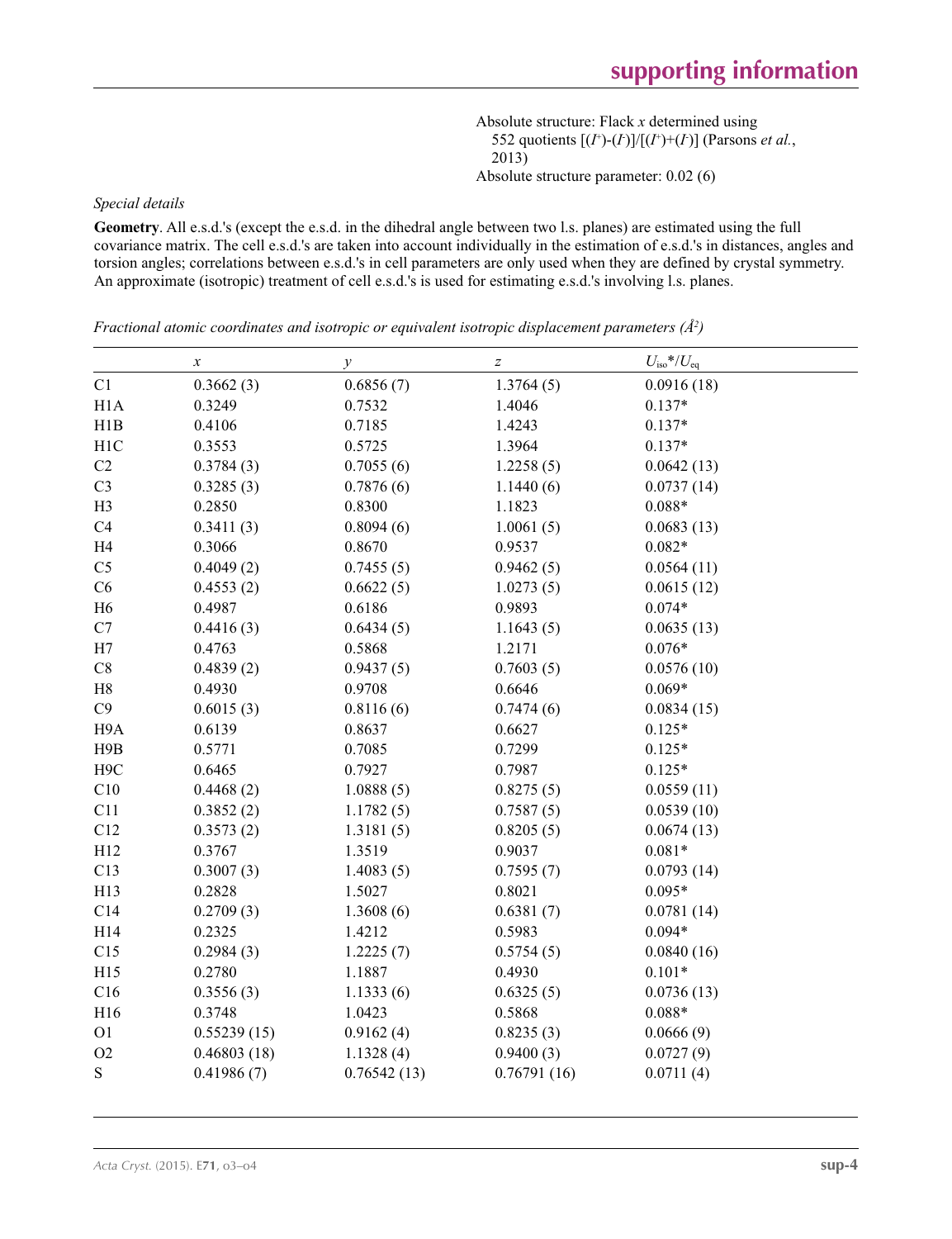# **supporting information**

|                | $U^{11}$   | $U^{22}$  | $U^{33}$  | $U^{12}$      | $U^{13}$      | $U^{23}$      |
|----------------|------------|-----------|-----------|---------------|---------------|---------------|
| C <sub>1</sub> | 0.090(4)   | 0.115(5)  | 0.070(4)  | $-0.030(3)$   | 0.006(3)      | 0.005(3)      |
| C <sub>2</sub> | 0.065(3)   | 0.064(3)  | 0.064(4)  | $-0.020(2)$   | 0.006(3)      | 0.000(3)      |
| C <sub>3</sub> | 0.061(3)   | 0.077(3)  | 0.084(4)  | $-0.004(3)$   | 0.011(3)      | 0.002(3)      |
| C <sub>4</sub> | 0.064(3)   | 0.064(3)  | 0.077(4)  | $-0.001(2)$   | $-0.007(3)$   | 0.006(3)      |
| C <sub>5</sub> | 0.061(3)   | 0.048(2)  | 0.060(3)  | $-0.011(2)$   | $-0.001(2)$   | $-0.003(2)$   |
| C6             | 0.061(3)   | 0.056(3)  | 0.067(3)  | 0.000(2)      | $-0.001(2)$   | $-0.001(3)$   |
| C7             | 0.066(3)   | 0.058(3)  | 0.066(4)  | $-0.006(2)$   | $-0.008(3)$   | 0.009(3)      |
| C8             | 0.070(3)   | 0.058(2)  | 0.045(2)  | $-0.0025(19)$ | $-0.003(3)$   | 0.003(3)      |
| C9             | 0.084(3)   | 0.095(3)  | 0.072(4)  | 0.024(3)      | $-0.003(3)$   | 0.000(4)      |
| C10            | 0.070(3)   | 0.052(3)  | 0.046(3)  | $-0.009(2)$   | 0.007(2)      | 0.002(2)      |
| C11            | 0.061(2)   | 0.051(2)  | 0.049(3)  | $-0.0077(18)$ | 0.012(3)      | 0.003(3)      |
| C12            | 0.066(3)   | 0.065(3)  | 0.071(3)  | $-0.009(2)$   | 0.012(3)      | $-0.013(3)$   |
| C13            | 0.069(3)   | 0.065(3)  | 0.104(4)  | 0.006(2)      | 0.013(4)      | $-0.008(4)$   |
| C14            | 0.064(3)   | 0.077(3)  | 0.094(4)  | 0.009(3)      | 0.013(3)      | 0.013(3)      |
| C15            | 0.085(3)   | 0.102(4)  | 0.065(4)  | 0.014(3)      | $-0.011(3)$   | 0.010(3)      |
| C16            | 0.090(3)   | 0.078(3)  | 0.053(3)  | 0.017(3)      | $-0.004(3)$   | $-0.007(3)$   |
| O <sub>1</sub> | 0.0665(18) | 0.077(2)  | 0.057(2)  | 0.0086(16)    | $-0.0038(16)$ | $-0.0012(16)$ |
| O <sub>2</sub> | 0.094(2)   | 0.076(2)  | 0.048(2)  | $-0.0017(17)$ | $-0.0047(18)$ | $-0.0078(19)$ |
| S              | 0.0948(8)  | 0.0600(6) | 0.0583(7) | $-0.0129(6)$  | $-0.0079(8)$  | $-0.0055(8)$  |

*Atomic displacement parameters (Å2 )*

# *Geometric parameters (Å, º)*

| $C1-C2$            | 1.505(7) | $C8 - H8$    | 0.9800   |
|--------------------|----------|--------------|----------|
| Cl <sub>–H1A</sub> | 0.9600   | $C9 - O1$    | 1.432(5) |
| Cl—H1B             | 0.9600   | $C9 - H9A$   | 0.9600   |
| $C1 - H1C$         | 0.9600   | $C9 - H9B$   | 0.9600   |
| $C2-C3$            | 1.373(7) | $C9 - H9C$   | 0.9600   |
| $C2-C7$            | 1.376(6) | $C10 - 02$   | 1.224(5) |
| $C3-C4$            | 1.385(7) | $C10 - C11$  | 1.480(6) |
| $C3-H3$            | 0.9300   | $C11 - C12$  | 1.382(6) |
| $C4 - C5$          | 1.383(6) | $C11 - C16$  | 1.398(7) |
| $C4 - H4$          | 0.9300   | $C12 - C13$  | 1.384(6) |
| $C5-C6$            | 1.379(6) | $C12 - H12$  | 0.9300   |
| $C5-S$             | 1.781(5) | $C13 - C14$  | 1.363(8) |
| $C6 - C7$          | 1.378(6) | $C13 - H13$  | 0.9300   |
| $C6 - H6$          | 0.9300   | $C14 - C15$  | 1.373(6) |
| $C7 - H7$          | 0.9300   | $C14 - H14$  | 0.9300   |
| $C8 - O1$          | 1.390(4) | $C15 - C16$  | 1.372(6) |
| $C8 - C10$         | 1.505(5) | $C15 - H15$  | 0.9300   |
| $C8-S$             | 1.847(4) | $C16 - H16$  | 0.9300   |
| $C2-C1-H1A$        | 109.5    | $O1-C9$ -H9A | 109.5    |
| $C2-C1-H1B$        | 109.5    | $O1-C9$ -H9B | 109.5    |
| $H1A - C1 - H1B$   | 109.5    | Н9А-С9-Н9В   | 109.5    |
| $C2-C1-H1C$        | 109.5    | $O1-C9-H9C$  | 109.5    |
|                    |          |              |          |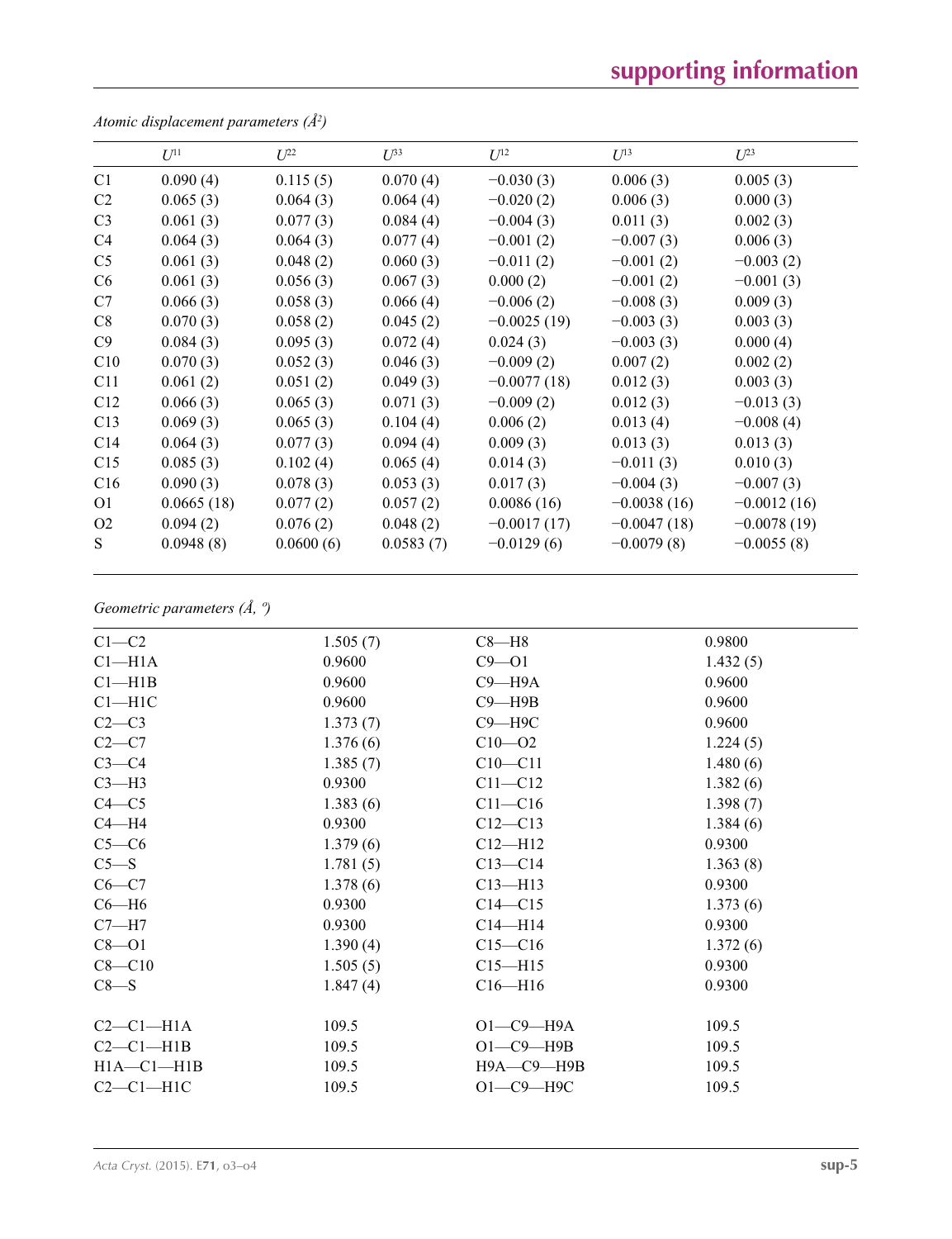| $H1A - C1 - H1C$       | 109.5       | Н9А-С9-Н9С         | 109.5       |
|------------------------|-------------|--------------------|-------------|
| $H1B - C1 - H1C$       | 109.5       | Н9В-С9-Н9С         | 109.5       |
| $C3 - C2 - C7$         | 116.9(5)    | $O2 - C10 - C11$   | 120.0(4)    |
| $C3-C2-C1$             | 122.3(5)    | $O2 - C10 - C8$    | 119.2(4)    |
| $C7-C2-C1$             | 120.8(5)    | $C11 - C10 - C8$   | 120.7(4)    |
| $C2-C3-C4$             | 122.0(5)    | $C12 - C11 - C16$  | 117.9(4)    |
| $C2-C3-H3$             | 119.0       | $C12 - C11 - C10$  | 118.1(4)    |
| $C4-C3-H3$             | 119.0       | $C16 - C11 - C10$  | 123.9(4)    |
| $C5-C4-C3$             | 120.2(5)    | $C11 - C12 - C13$  | 120.6(5)    |
| $C5-C4-H4$             | 119.9       | $C11 - C12 - H12$  | 119.7       |
| $C3-C4-H4$             | 119.9       | $C13 - C12 - H12$  | 119.7       |
| $C6-C5-C4$             | 118.4(5)    | $C14 - C13 - C12$  | 120.9(5)    |
| $C6-C5-S$              | 121.0(4)    | $C14 - C13 - H13$  | 119.5       |
| $C4-C5-S$              | 120.6(4)    | $C12 - C13 - H13$  | 119.5       |
| $C7-C6-C5$             | 120.2(5)    | $C13 - C14 - C15$  | 119.0(5)    |
| $C7-C6-H6$             | 119.9       | $C13 - C14 - H14$  | 120.5       |
| $C5-C6-H6$             | 119.9       | $C15 - C14 - H14$  | 120.5       |
| $C2-C7-C6$             | 122.3(5)    | $C16-C15-C14$      | 121.0(5)    |
| $C2-C7-H7$             | 118.8       | $C16-C15-H15$      | 119.5       |
| $C6-C7-H7$             | 118.8       | $C14 - C15 - H15$  | 119.5       |
| $O1 - C8 - C10$        | 108.5(4)    | $C15-C16-C11$      | 120.4(5)    |
| $O1 - C8 - S$          | 113.6(3)    | $C15-C16-H16$      | 119.8       |
| $C10-C8-S$             | 108.9(3)    | $C11 - C16 - H16$  | 119.8       |
| $O1 - C8 - H8$         | 108.6       | $C8 - O1 - C9$     | 113.7(3)    |
| $C10-C8 - H8$          | 108.6       | $C5 - S - C8$      | 101.8(2)    |
| $S - C8 - H8$          | 108.6       |                    |             |
|                        |             |                    |             |
| $C7 - C2 - C3 - C4$    | $-0.8(7)$   | $O2-C10-C11-C16$   | $-177.7(4)$ |
| $C1 - C2 - C3 - C4$    | 178.2(4)    | $C8-C10-C11-C16$   | 2.3(6)      |
| $C2 - C3 - C4 - C5$    | 1.0(7)      | $C16-C11-C12-C13$  | 1.2(6)      |
| $C3 - C4 - C5 - C6$    | $-0.7(6)$   | $C10-C11-C12-C13$  | 178.7(4)    |
| $C3 - C4 - C5 - S$     | 177.5(4)    | $C11-C12-C13-C14$  | 0.5(7)      |
| $C4 - C5 - C6 - C7$    | 0.3(6)      | $C12-C13-C14-C15$  | $-0.8(7)$   |
| $S-C5-C6-C7$           | $-177.9(4)$ | $C13-C14-C15-C16$  | $-0.6(8)$   |
| $C3-C2-C7-C6$          | 0.3(7)      | $C14-C15-C16-C11$  | 2.4(8)      |
| $C1 - C2 - C7 - C6$    | $-178.7(4)$ | $C12-C11-C16-C15$  | $-2.7(7)$   |
| $C5-C6-C7-C2$          | 0.0(7)      | $C10-C11-C16-C15$  | 180.0(4)    |
| $O1 - C8 - C10 - O2$   | $-18.2(5)$  | $C10-C8 - 01-C9$   | $-164.3(3)$ |
| $S - C8 - C10 - 02$    | 105.9(4)    | $S - C8 - 01 - C9$ | 74.4 (4)    |
| $O1 - C8 - C10 - C11$  | 161.7(3)    | $C6-C5-S-C8$       | $-83.1(4)$  |
| $S - C8 - C10 - C11$   | $-74.1(4)$  | $C4-C5-S-C8$       | 98.8(4)     |
| $O2-C10-C11-C12$       | 4.9(6)      | $O1 - C8 - S - C5$ | 63.2(4)     |
| $C8 - C10 - C11 - C12$ | $-175.0(4)$ | $C10-C8-S-C5$      | $-57.9(3)$  |

# *Hydrogen-bond geometry (Å, º)*

| $D$ —H… $A$                   |      | $H\cdots A$ | $D^{}A$  | $D$ —H… $A$ |
|-------------------------------|------|-------------|----------|-------------|
| $Cl$ —H1 $B$ …O2 <sup>i</sup> | 0.96 | 2.49        | 3.366(6) | 152         |

*Acta Cryst.* (2015). E**71**, o3–o4 **sup-6**